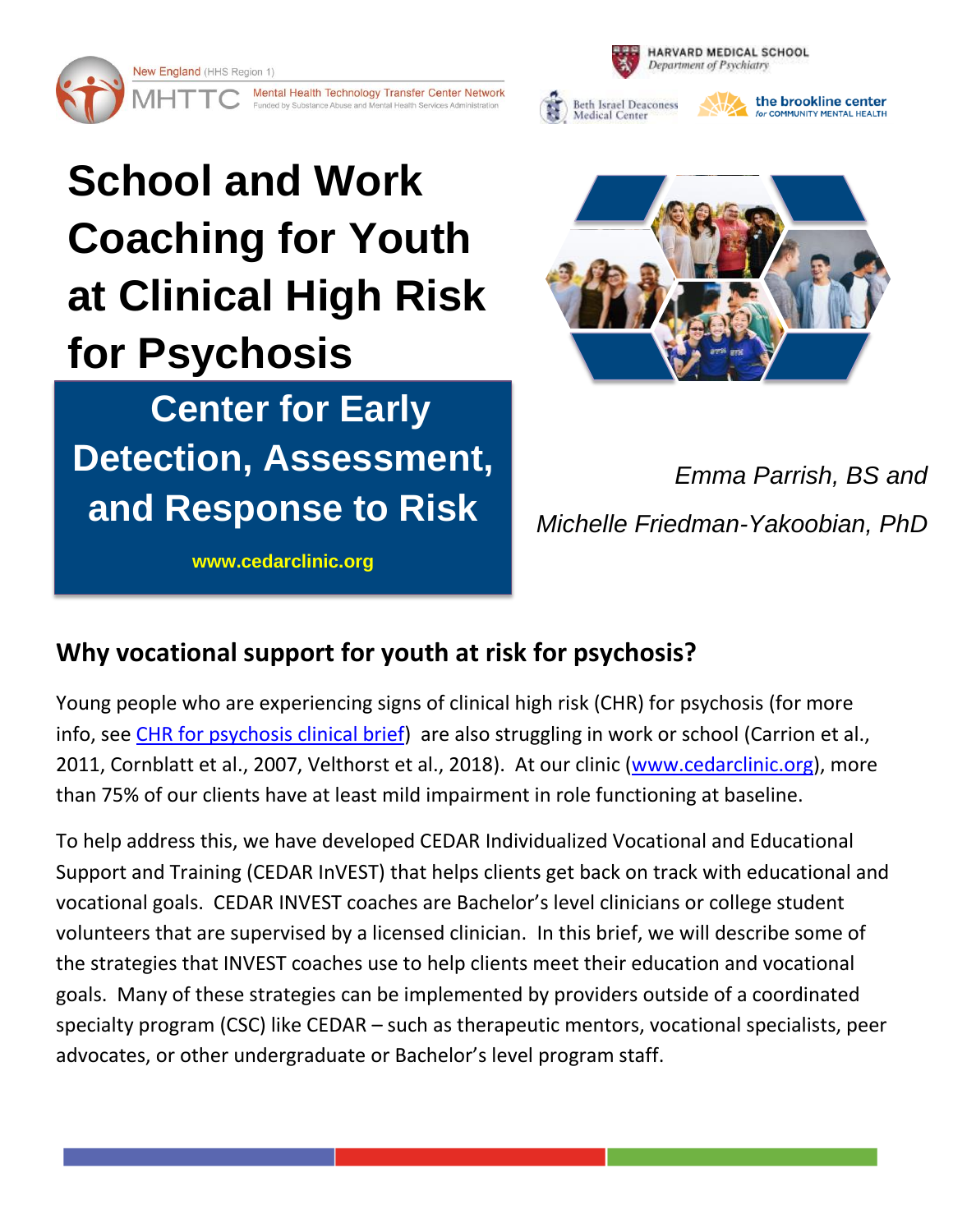



HARVARD MEDICAL SCHOOL Department of Psychiatry

> the brookline center for COMMUNITY MENTAL HEALTH

Many of these strategies can also be used to help people who have experienced a first episode of psychosis (FEP), but providers may want to consider one of the existing evidence-based vocational rehabilitation programs for FEP clients such as Individual Placement and Support (IPS; Killackey et al., 2008) or Supported Employment and Education (SEE; Mueser et al., 2015; Rosenheck et al., 2017) if those services are available.

# **General Philosophy**

Coaching is client-centered, and coaches act from the assumption that clients can and will make progress toward their goals. A coach has the unique opportunity to connect with the client about their functioning, providing a different perspective than an individual therapist who may need to focus more on symptoms and risk management.

Because coaches are integrated within the mental health team, coaches communicate regularly with mental health providers. For example, a coach will send a summary email at the end of each session to the client's individual clinician. Clinicians can also help to formulate a coaching plan and problem solve with the coach about what can be most helpful to focus on.

Coaches do not need to have expertise in the subject matter being studied or the job being pursued by the client in order to be helpful. For example, a coach may be a psychology student helping a mechanical engineering student. Though the coach does not understand the ins and outs of thermodynamics, the coach can help the client organize their schedule, prioritize assignments, find time to complete assignments, and arrange for outside subject matter tutoring.

# *Growth Mindset*

Coaches encourage clients to adopt a "growth mindset." Based on research by Carol Dweck (Dweck 2007), there are two types of mindsets – a fixed mindset, in which individuals believe that intelligence and qualities are fixed and cannot be changed, and a growth mindset, in which individuals believe they can improve and develop their intelligence and qualities over time. Coaches encourage clients to work hard and persevere, viewing challenges as opportunities to learn and grow.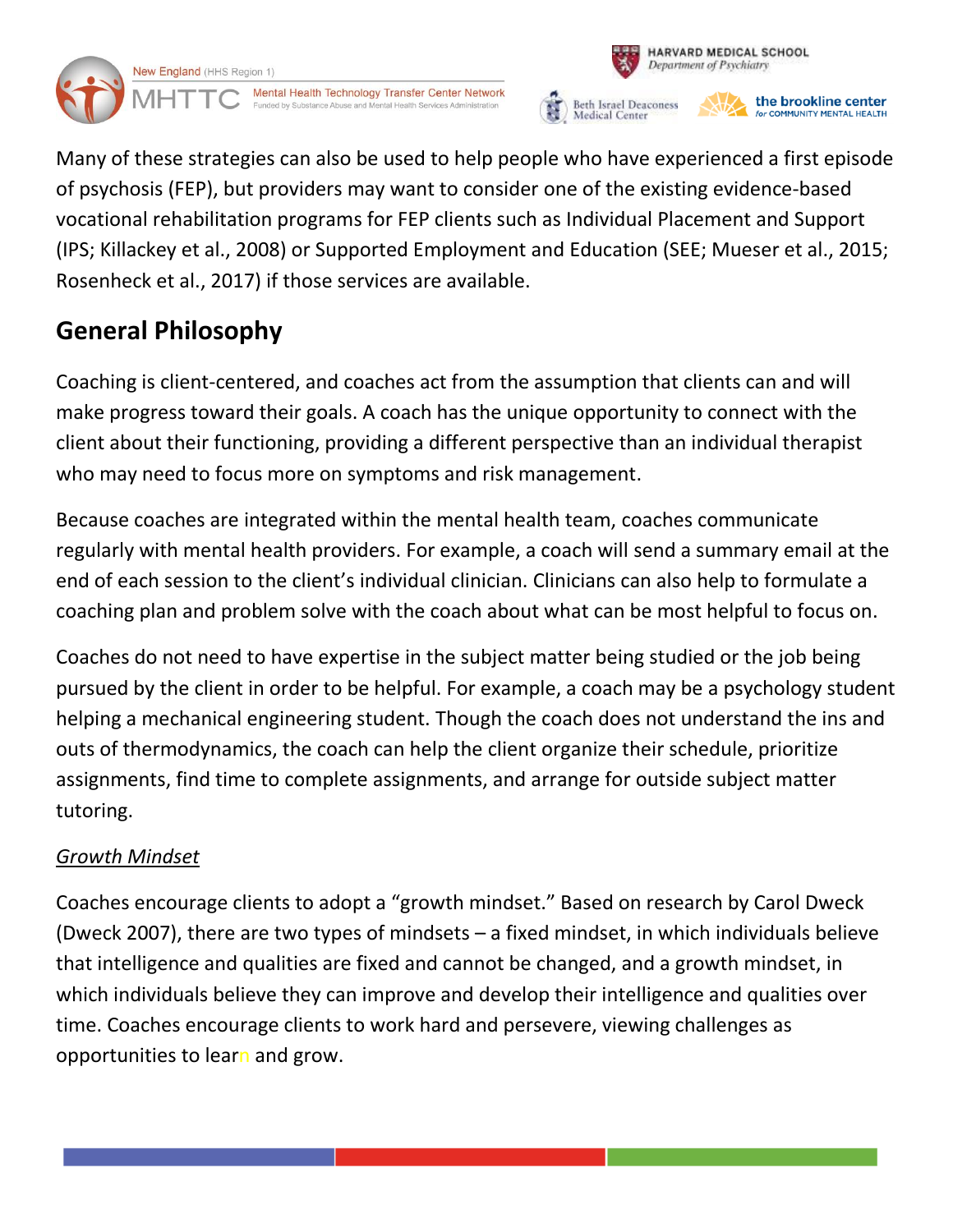



the brookline center

for COMMUNITY MENTAL HEALTH

# **School Strategies**

# *Organization and Time Management*

Clients benefit from help with making a paper or electronic calendar to write down dates of assignments and exams. Coaches can work with clients to prioritize tasks and plan time to complete them. They help clients to set aside specific time to study, and other times to juggle activities and appointments. Many clients have noted they benefit from accountability (they know their coach will ask



them about their progress on planned goals to make sure they are staying on track).

*Example: Jose worked with his InVEST coach to begin using a to-do list and calendar on his phone. He wrote a list of due dates for all scheduled tests and assignments for the next two months. The coach helped develop a weekly schedule for when he would complete assignments and set up reminders in his phone.*

# *Study Techniques*

Many of our clients benefit from learning about and practicing the [Pomodoro](https://en.wikipedia.org/wiki/Pomodoro_Technique) technique. This involves using a timer to work in 25 minute chunks with 5 minute breaks in between. Our InVEST coaches usually encourage clients to use non-screen break options, such as eating a snack, playing with a pet, or going for a quick walk. The Pomodoro technique helps people to work in ways that maximize attention span and reduce procrastination (the person only needs to set a goal to work on something for 25 minutes rather than sitting down with the goal of finishing the project or completing studying).

*Example: Sophia worked with her InVEST coach to implement the Pomodoro study strategy, using her phone timer to track her studying progress. Her coach encouraged her to take breaks that didn't involve a screen, such as working on her knitting project.*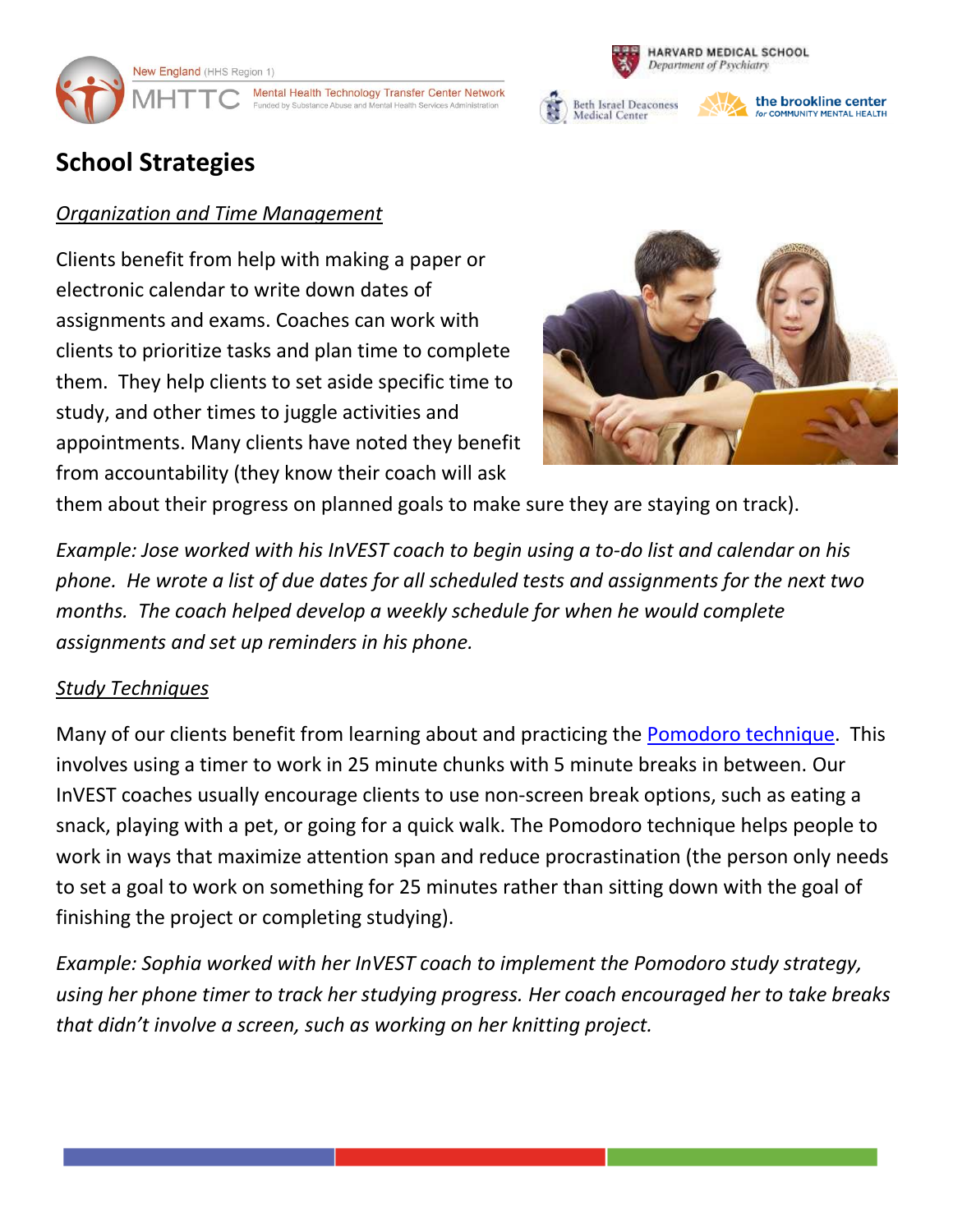



HARVARD MEDICAL SCHOOL Department of Psychiatry

> the brookline center for COMMUNITY MENTAL HEALTH

# *Self-Advocacy Skills*

Sometimes a client may not need specific accommodations in class, but may need to meet with a professor in office hours or ask for extra help on an assignment. Our coaches often help clients contact relevant individuals in session, encouraging them to ask for help when they need it. If necessary, coaches will work with the client's individual therapist to obtain formal disability accommodations, and information from coaching can often inform these accommodation requests.



*Example: Sneha was struggling in her biology class. When she was feeling depressed last week, she did not attend class and is now behind on her notes. Her InVEST coach helped her write an email to her professor asking for information about the work she missed. Sneha did not wish to share her mental health challenges with her professor, so her coach helped her figure out what she wanted to say in order to ask for what she needed. The coach also helped Sneha with her worries about her professor being mad at her by helping her realize that many*

*students occasionally miss class because of health issues and that asking for information about the missed work would be the best way to communicate with her professor that she cared about the class.*

#### *Space to do Schoolwork*

Clients often benefit from a supportive, quiet environment to work on completing tasks. For example, if a client is studying for an exam such as the GRE or SAT, coaches can create a mock testing environment for them and set up time for them to work on the task with a coach nearby to check in if needed.

Coaches also encourage clients to modify their study environment if they are getting distracted. For example, if a client is continually getting distracted by a video game, a coach may problem solve with the client and make a plan to work in the library and away from the Xbox.

*Example: Jayden was studying for the SAT. However, he had not taken a full length practice test yet. His InVEST coach set aside some time for Jayden to take an SAT practice test in a quiet conference room. His coach checked in regularly during his breaks to see how he was doing and*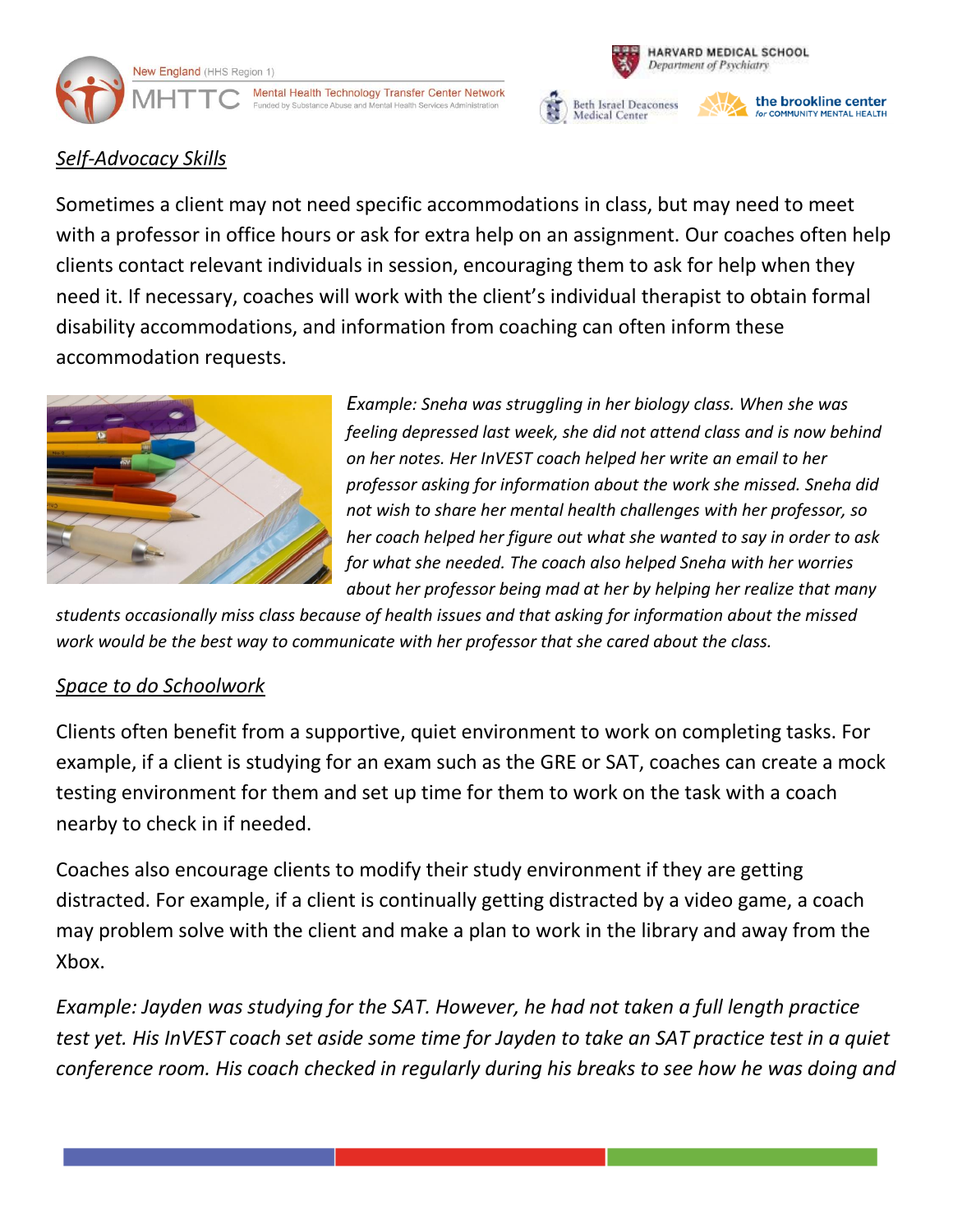



the brookline center for COMMUNITY MENTAL HEALTH

*provided encouragement. His coach helped him make a plan to stay after school to study in the library instead of at home so he would be less tempted by distractions.* 

# **Work Strategies**

# *Job Hunting*

Our coaches help clients in a job search to find a position that matches their interests. In session, coaches often sit with a client and help them comb through website postings, finding a search strategy that works well so that clients can continue the search independently.

*Example: Natasha wanted to get a summer internship in her field. Her InVEST coach helped her come up with a search strategy that works for jobs she may be interested in ("research," "biology," "neuroscience"). Then, the coach helped Natasha to set up a spreadsheet to keep track of jobs in which she was interested. Her coach encouraged Natasha to look for jobs independently and then checked in with her in their next session to see how things were going.*

# *Resume Editing and Cover Letter Writing*

Before a client officially submits a job application, a coach can help the client to edit their resume or cover letter. A coach can either help a client establish one of these documents or help to edit an existing one for readability and professionalism.

*Example: Harry has never had a resume. An InVEST coach sat down with Harry to help him create his first resume, listing his relevant experience and skills. Then, the InVEST coach helped Harry to write a cover letter for a particular job he was interested in.*

# *Mock Interview*

Clients often benefit from mock interview sessions with a coach. After the mock interview, the coach will give the client positive and constructive feedback about their performance.

*Example: Jenny had an interview with a film production company. This internship was her dream, so she was very nervous. An InVEST coach pretended to be an interviewer for the*